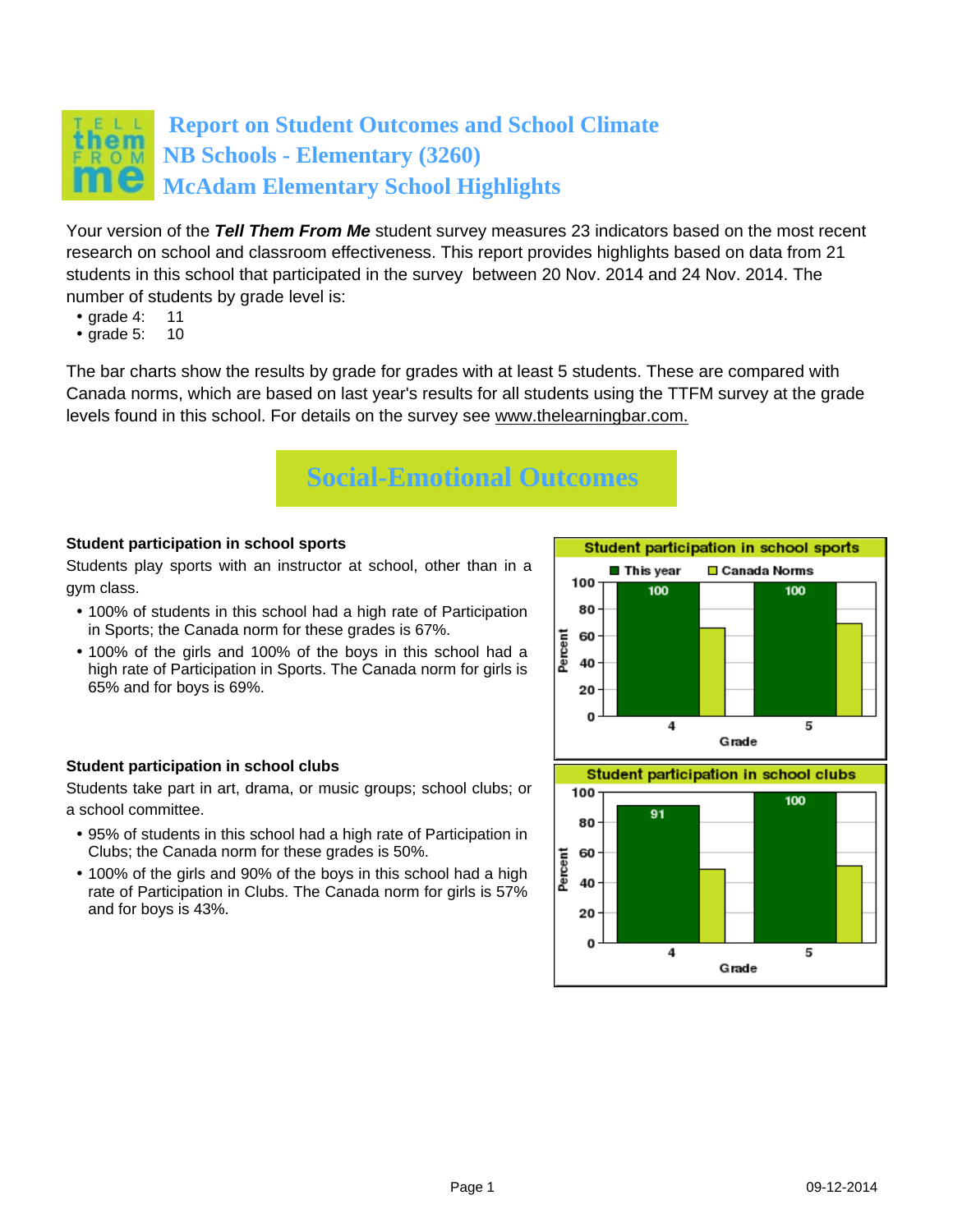

## **Social-Emotional Outcomes**

### **Students with a positive sense of belonging**

Students feel accepted and valued by their peers and by others at their school.

- 62% of students in this school had a high sense of belonging; the Canada norm for these grades is 86%.
- 42% of the girls and 89% of the boys in this school had a high sense of belonging. The Canada norm for girls is 87% and for boys is 85%.





Students have friends at school they can trust and who encourage them to make positive choices.

- In this school, 68% of students had positive relationships; the Canada norm for these grades is 80%.
- 83% of the girls and 50% of the boys in this school had positive relationships. The Canada norm for girls is 83% and for boys is 77%.

### **Students that value schooling outcomes**

Students believe that education will benefit them personally and economically, and will have a strong bearing on their future.

- 100% of students in this school valued School Outcomes; the Canada norm for these grades is 96%.
- 100% of the girls and 100% of the boys in this school valued School Outcomes. The Canada norm for girls is 97% and for boys is 95%.



**Students that value schooling outcomes** 

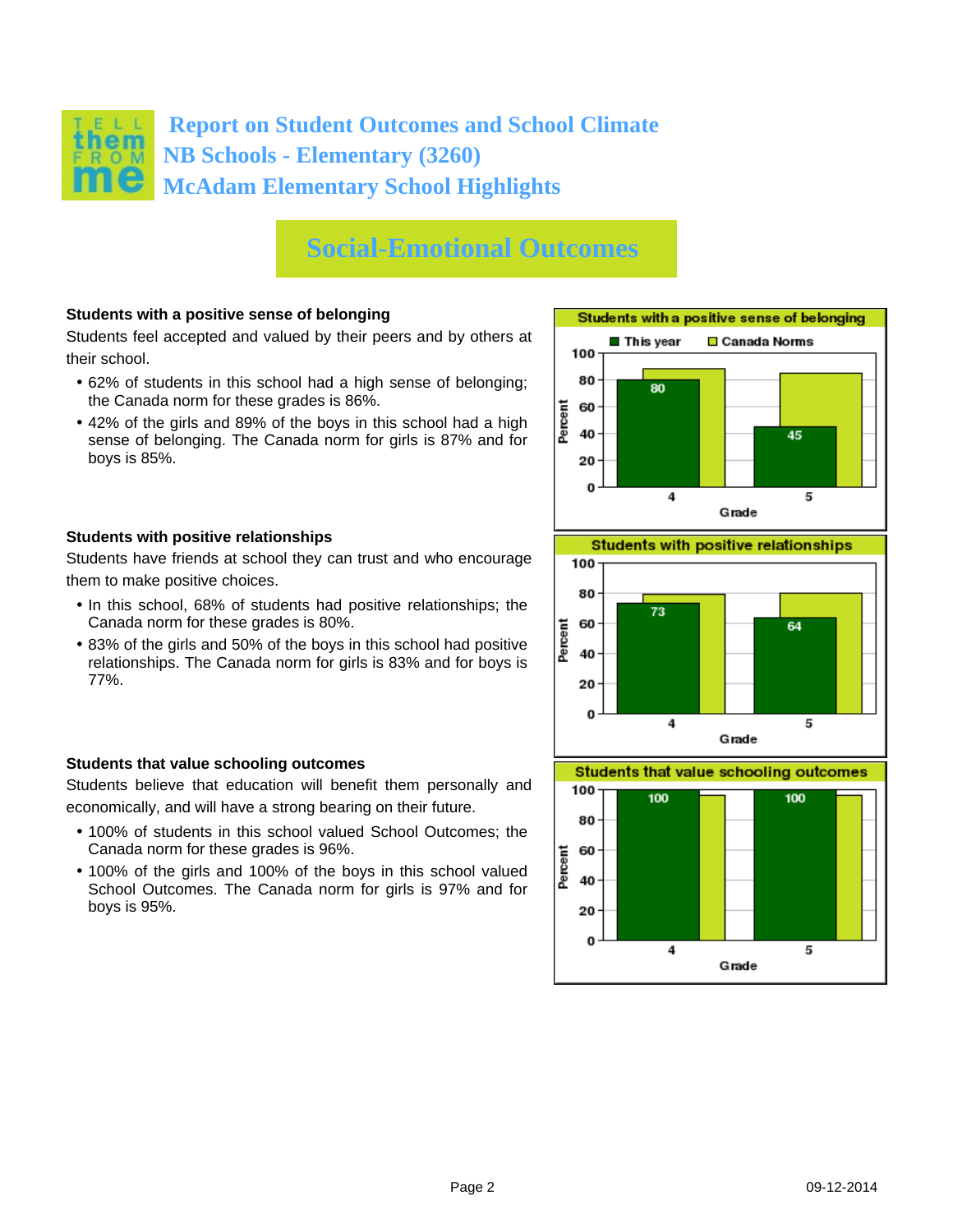

## **Social-Emotional Outcomes**

### **Students with positive homework behaviours**

Students do homework for their classes with a positive attitude and in a timely manner.

- In this school, 55% of students had positive homework behaviours.
- 67% of the girls and 40% of the boys in this school had positive homework behaviours.





Students that do not get in trouble at school for disruptive or inappropriate behaviour.

- In this school, 91% of students had positive behaviour; the Canada norm for these grades is 91%.
- 100% of the girls and 80% of the boys in this school with positive student behaviour at school. The Canada norm for girls is 95% and for boys is 86%.

#### **Students who are interested and motivated**

Students are interested and motivated in their learning.

- 68% of students in this school were interested and motivated; the Canada norm for these grades is 74%.
- 67% of the girls and 70% of the boys in this school were interested and motivated. The Canada norm for girls is 77% and for boys is 71%.





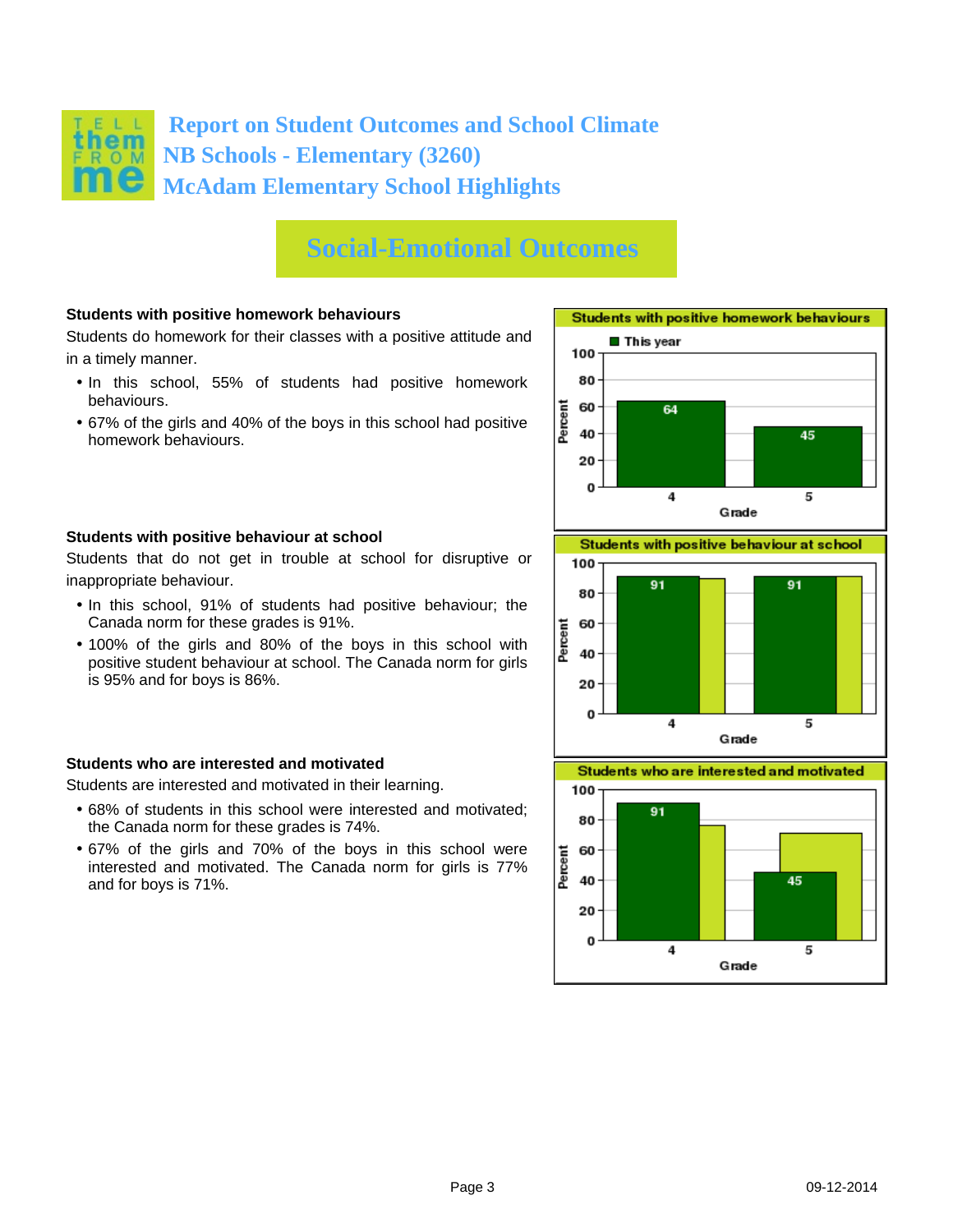

## **Social-Emotional Outcomes**

## **Effort**

Students try hard to succeed in their learning.

- 100% of students in this school tried hard to succeed; the Canada norm for these grades is 92%.
- 100% of the girls and 100% of the boys in this school tried hard to succeed. The Canada norm for girls is 94% and for boys is 90%.

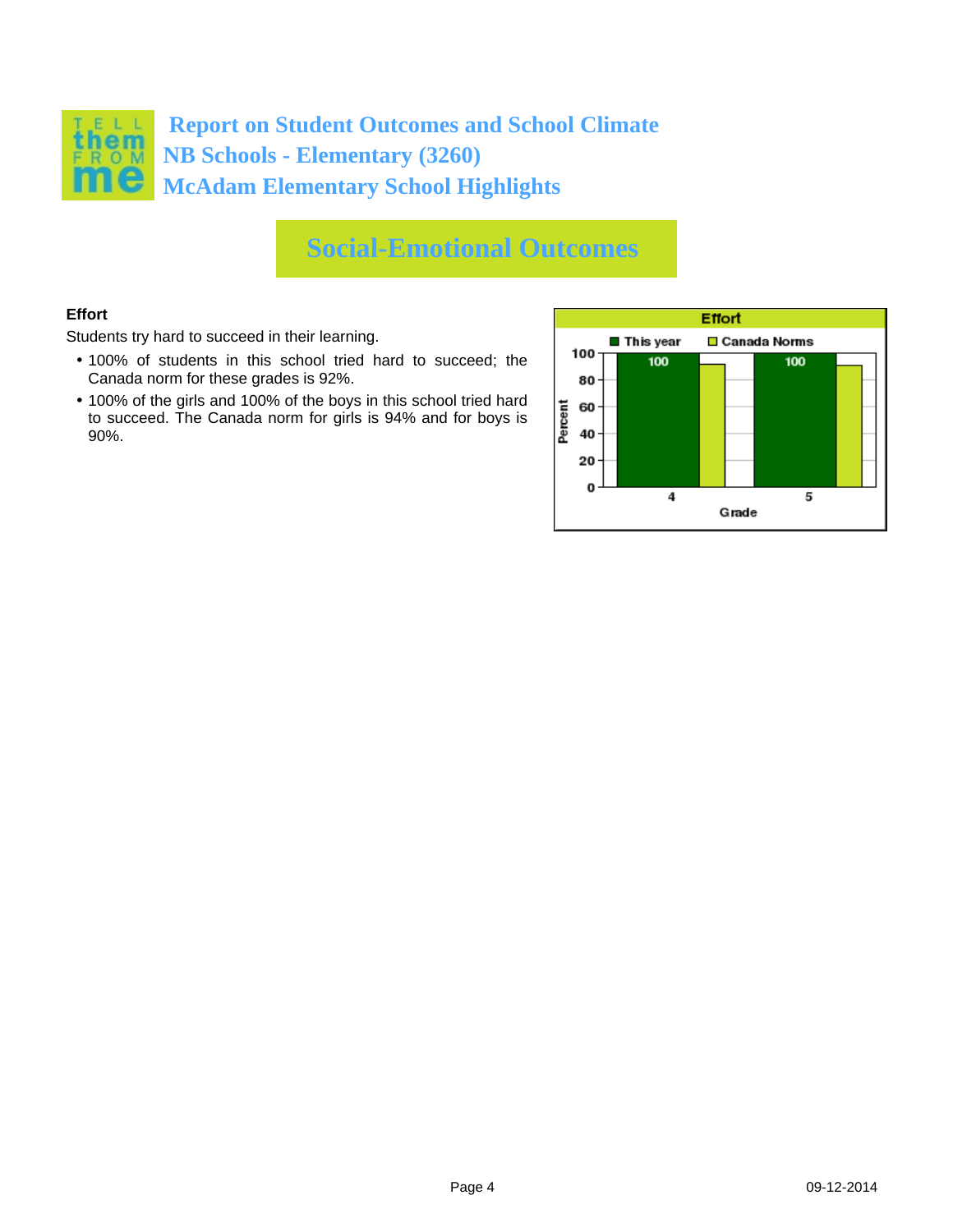

### **Effective Learning Time**

Important concepts are taught well, class time is used efficiently, and homework and evaluations support course objectives.

- In this school, students rated Effective Classroom Learning Time 8.1 out of 10; the Canada norm for these grades is 8.2.
- In this school, Effective Classroom Learning Time was rated 7.5 out of 10 by girls and 8.9 out of 10 by boys. The Canada norm for girls is 8.3 and for boys is 8.2.

Students find classroom instruction relevant to their everyday lives. • In this school, students rated Relevance 7.4 out of 10; the

• In this school, Relevance was rated 7.8 out of 10 by girls and 7 out of 10 by boys. The Canada norm for girls is 8.1 and for

Canada norm for these grades is 8.

#### **Effective Learning Time**  $\blacksquare$  This vear □ Canada Norms 10 8 8.3 8.0 6 Score 4  $\overline{2}$ 0  $\ddot{4}$ 5 Grade **Relevance** 10 8 84 6 64 Score 4  $\overline{2}$  $\bf{0}$ 5  $\overline{\bf{4}}$ Grade **Rigor** 10



## **Rigor**

**Relevance**

boys is 7.9.

Students find the classroom instruction is well-organized, with a clear purpose, and with immediate and appropriate feedback that helps them learn.

- In this school, students rated Rigor 8.5 out of 10; the Canada norm for these grades is 8.
- In this school, Rigor was rated 8.4 out of 10 by girls and 8.6 out of 10 by boys. The Canada norm for girls is 8.1 and for boys is 8.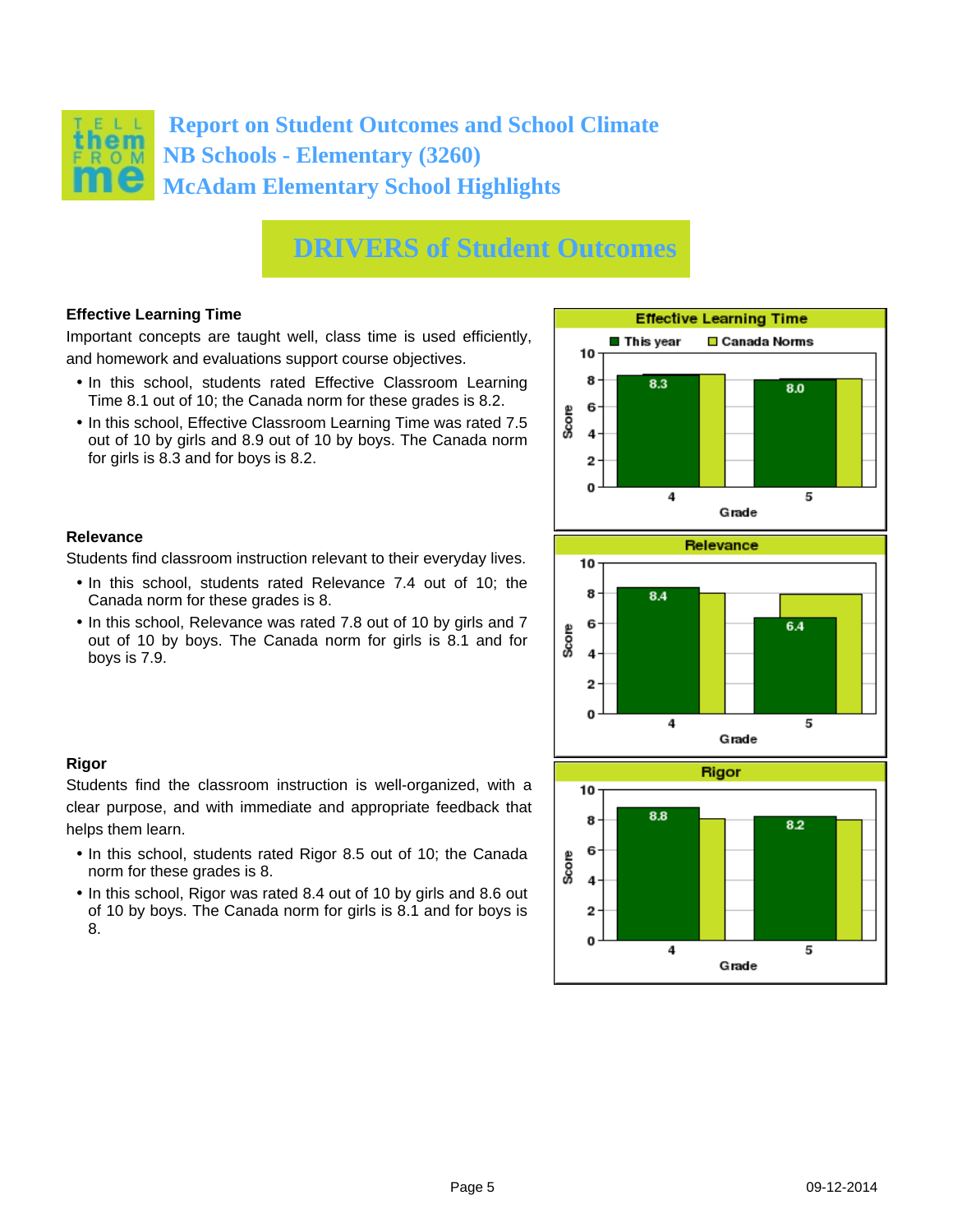

### **Students who are victims of bullying**

Students are subjected to physical, social, or verbal bullying, or are bullied over the Internet.

- 50% of students in this school were victims of moderate to severe Bullying in the previous month; the Canada norm for these grades is 28%.
- 50% of the girls and 50% of the boys in this school were victims of moderate to severe Bullying in the previous month. The Canada norm for girls is 28% and for boys is 28%.

#### **Bullying and Exclusion**

Students are subjected to physical, social, or verbal bullying, or are bullied over the Internet.

- 50% of students in this school were victims of moderate to severe Bullying in the previous month; the Canada norm for these grades is 28%.
- 50% of the girls and 50% of the boys in this school were victims of moderate to severe Bullying in the previous month. The Canada norm for girls is 28% and for boys is 28%.

#### **Feel Safe Attending this School pre-revision (see note)**

Students that do not feel unsafe going to and from school. Please note that this measure has been revised this year (see chart below for the revised version of this measure).

- 77% of students felt safe attending the school; the Canada norm for these grades is 86%.
- 83% of the girls and 70% of the boys felt safe attending the school. The Canada norm for girls is 88% and for boys is 85%.

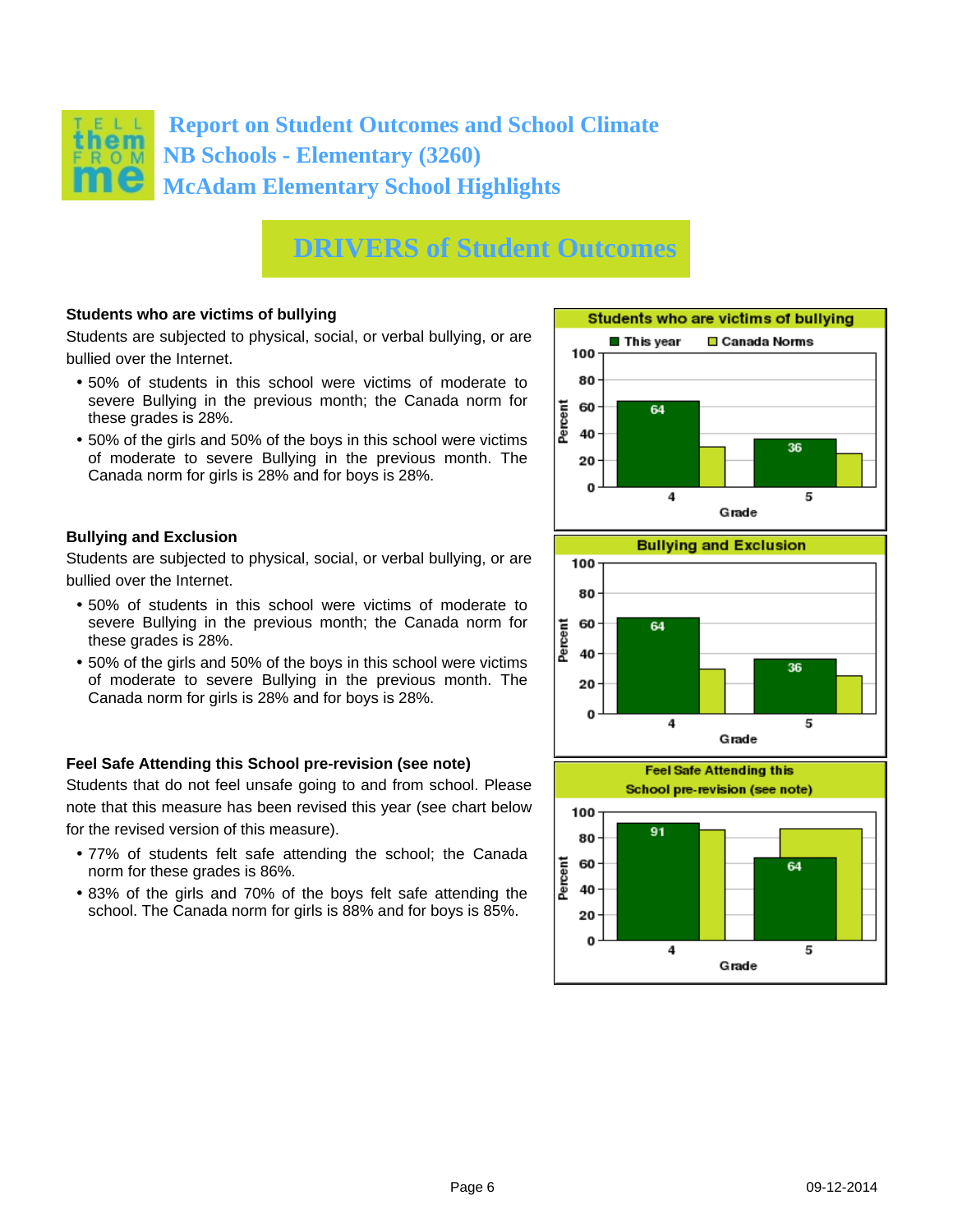

## **Feel Safe Attending this School**

Students feel safe at school as well as going to and from school.

- 68% of students felt safe attending the school; the Canada norm for these grades is 69%.
- 67% of the girls and 70% of the boys felt safe attending the school. The Canada norm for girls is 68% and for boys is 70%.





Students feel they have someone at school who consistently provides encouragement and can be turned to for advice.

- In this school, students rated Advocacy at School 7.7 out of 10; the Canada norm for these grades is 5.1.
- In this school, Advocacy at School was rated 7.9 out of 10 by girls and 7.6 out of 10 by boys. The Canada norm for girls is 5.1 and for boys is 5.1.

### **Positive Teacher-Student Relations**

Students feel teachers are responsive to their needs, and encourage independence with a democratic approach.

- In this school, Positive Teacher-Student Relations were rated 8.7 out of 10; the Canada norm for these grades is 8.1.
- In this school, Positive Teacher-Student Relations were rated 8.6 out of 10 by girls and 8.9 out of 10 by boys. The Canada norm for girls is 8.2 and for boys is 8.



**Positive Teacher-Student Relations** 

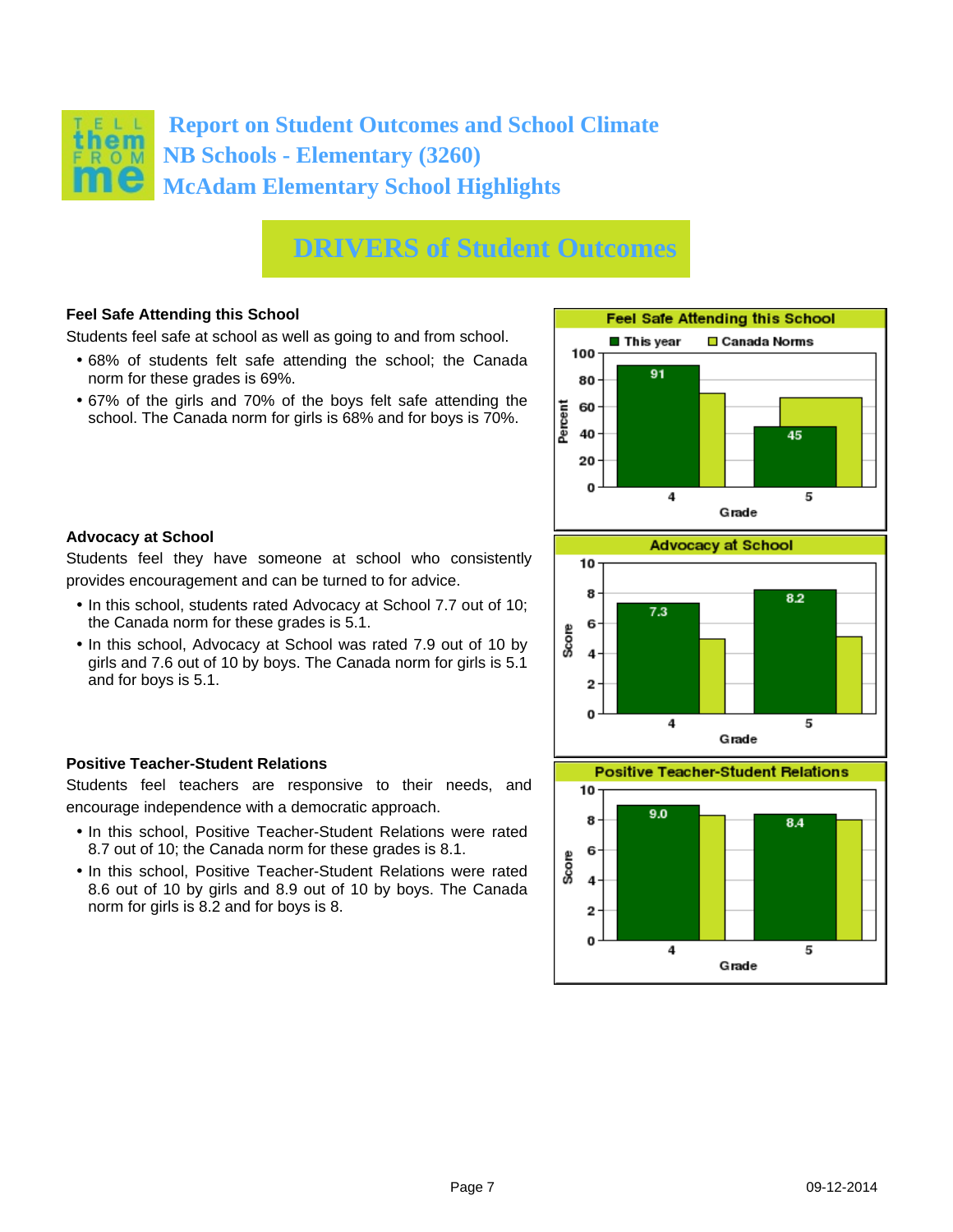

### **Positive learning climate**

There are clear rules and expectations for classroom behaviour. Students understand these and teachers maintain high expectations that they be followed.

- In this school, students rated Disciplinary Climate of the Classroom 7.5 out of 10; the Canada norm for these grades is 7.6.
- In this school, Disciplinary Climate of the Classroom was rated 7.4 out of 10 by girls and 7.6 out of 10 by boys. The Canada norm for girls is 7.7 and for boys is 7.6.

#### **Expectations for Success**

The school staff emphasizes academic skills and hold high expectations for all students to succeed.

- In this school, students rated Teachers' Expectations for Academic Success 9.2 out of 10; the Canada norm for these grades is 8.8.
- In this school, Teachers' Expectations for Academic Success were rated 9.1 out of 10 by girls and 9.3 out of 10 by boys. The Canada norm for girls is 8.9 and for boys is 8.7.

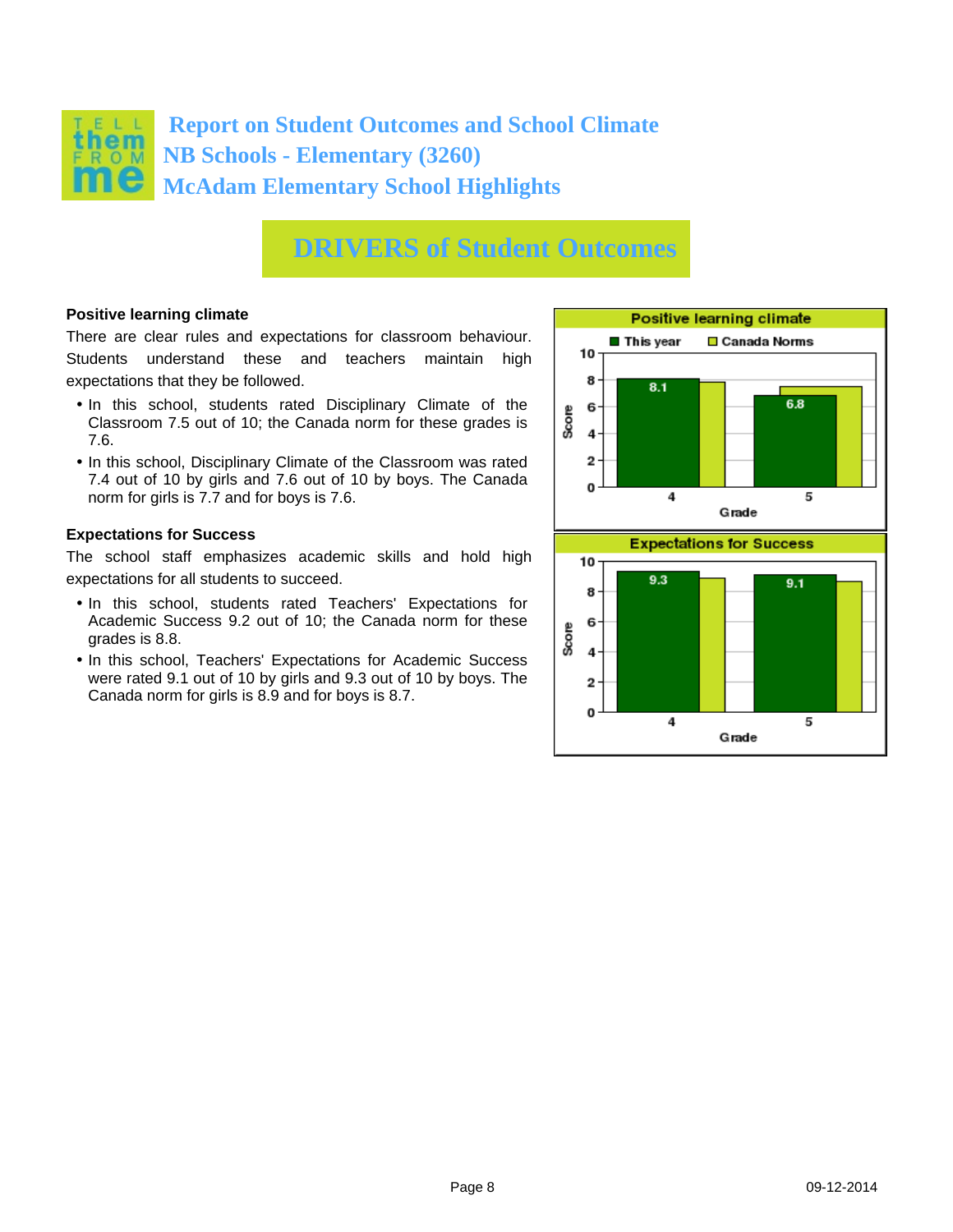

## **Demographic Factors**

## **Language Spoken at Home**

Students are asked to indicate the language they speak most often at home.

- 91% of students in this school speak English at home.
- 0% of students in this school speak French at home.
- 0% of students in this school speak other languages at home.
- 5% of students in this school speak English and French at home.
- 5% of students in this school speak English and another languages at home.
- 0% of students in this school speak French and another languages at home.

### **Time student has lived in Canada**

Students were born in Canada.

- 91% of students in this school were born in Canada.
- 100% of the girls and 80% of the boys in this school were born in Canada.





### **Aboriginal Status**

Students are of Aboriginal origin, that is, First Nations, Métis, or Inuk.

- 7% of students in this school are of Aboriginal origin.
- 0% of the girls and 12% of the boys in this school are of Aboriginal origin.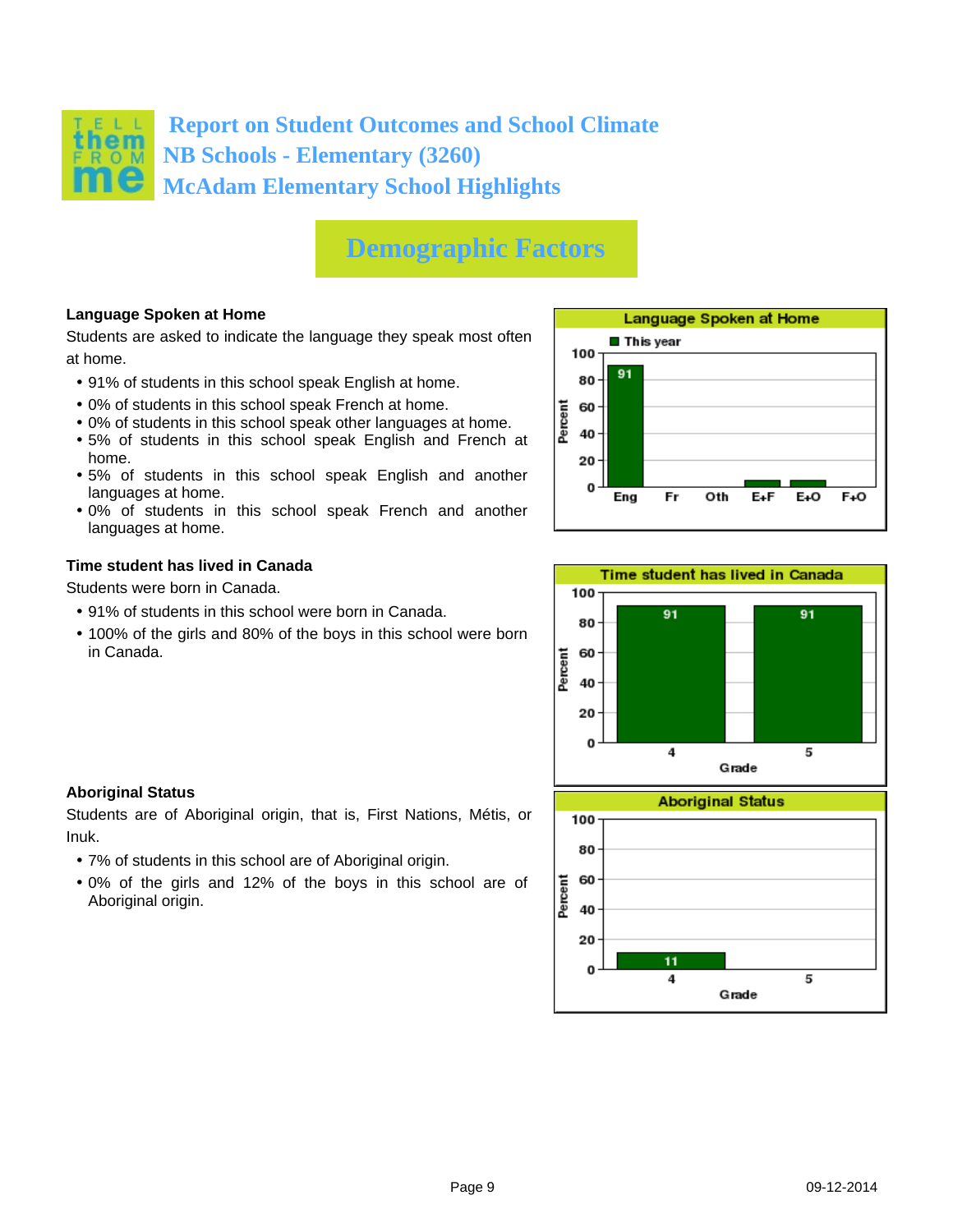

**Custom Measure**

### **% Students with Special Education Plan (NB EECD)**

Special Education Plan - NB EECD Custom Question

Percentage of students that answer 'Yes' to the question: "I have a Special Education Plan:"

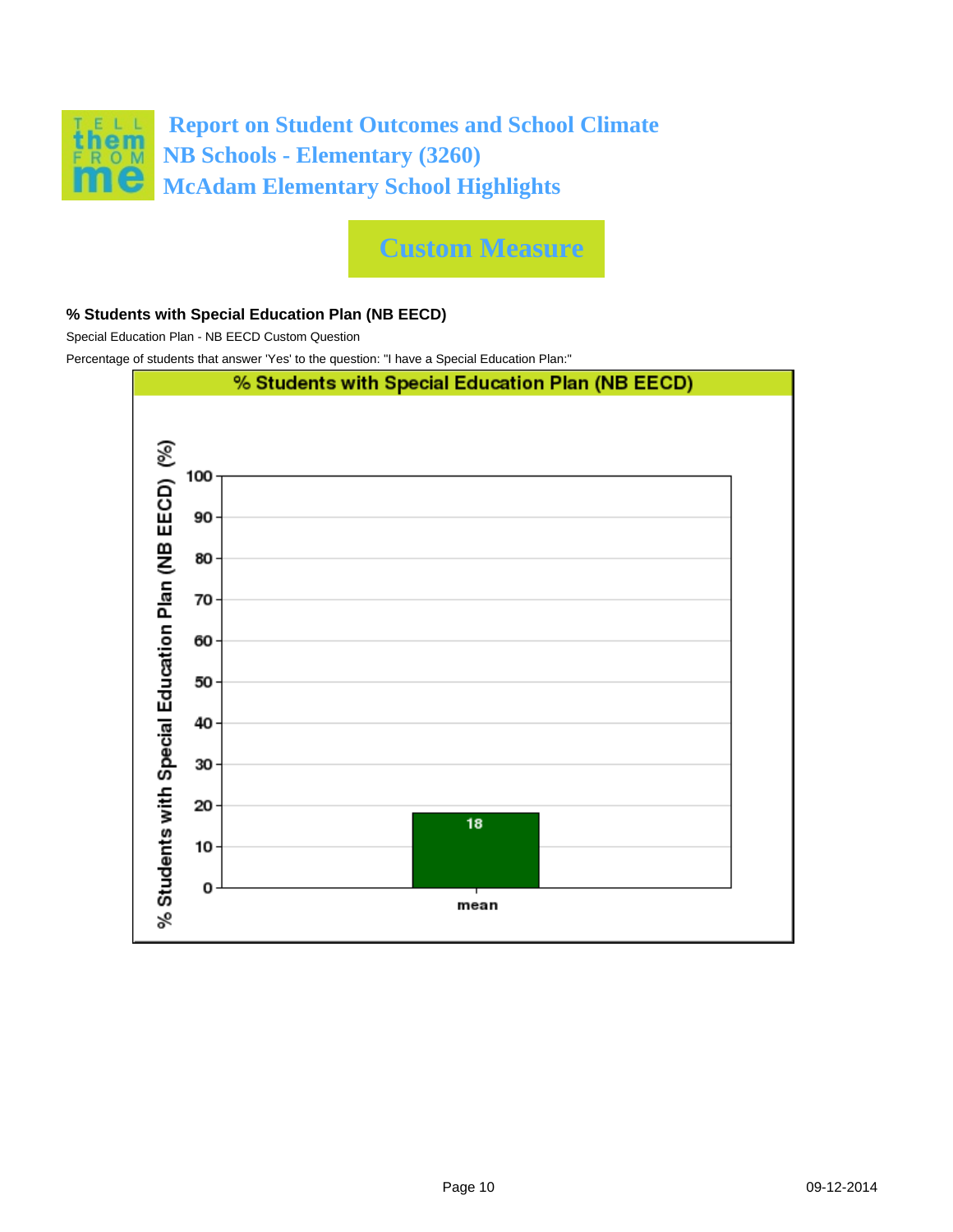

**Custom Measure**

### **% Students in French Immersion (NB EECD)**

French Immersion - NB EECD Custom Question

The percentage of students that indicated they were enrolled in French Immersion.

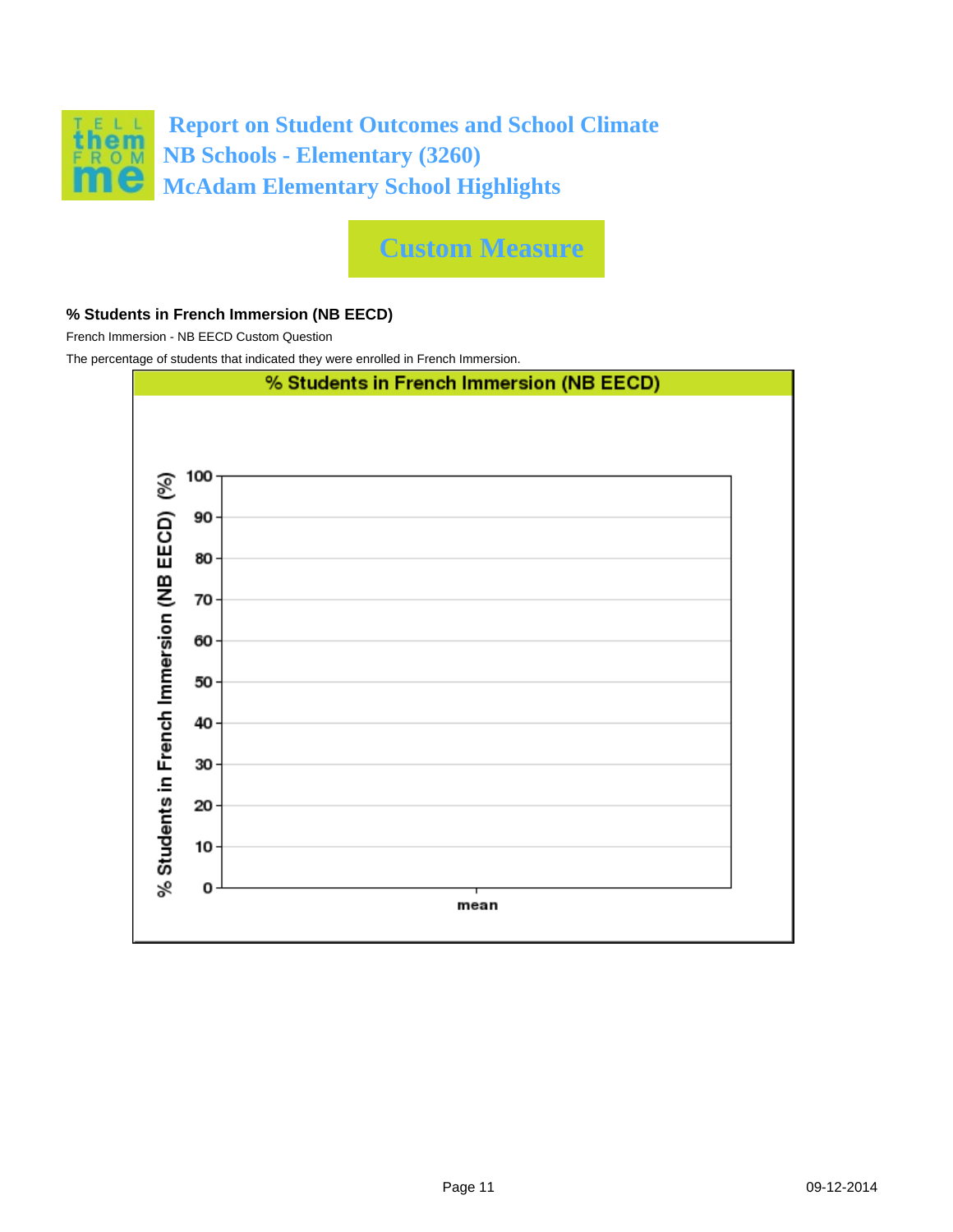

# **Multiple Choice Question**

**Students were asked: "My teacher gives me feedback and helps me set goals for my learning."**

- **Never or Hardly Ever (NEVER)**
- **About Once a Week (ONCE)**
- **About 2-3 times a week (2to3)**
- **Almost Everyday (ALMOS)**
- **Everyday (EVERY)**